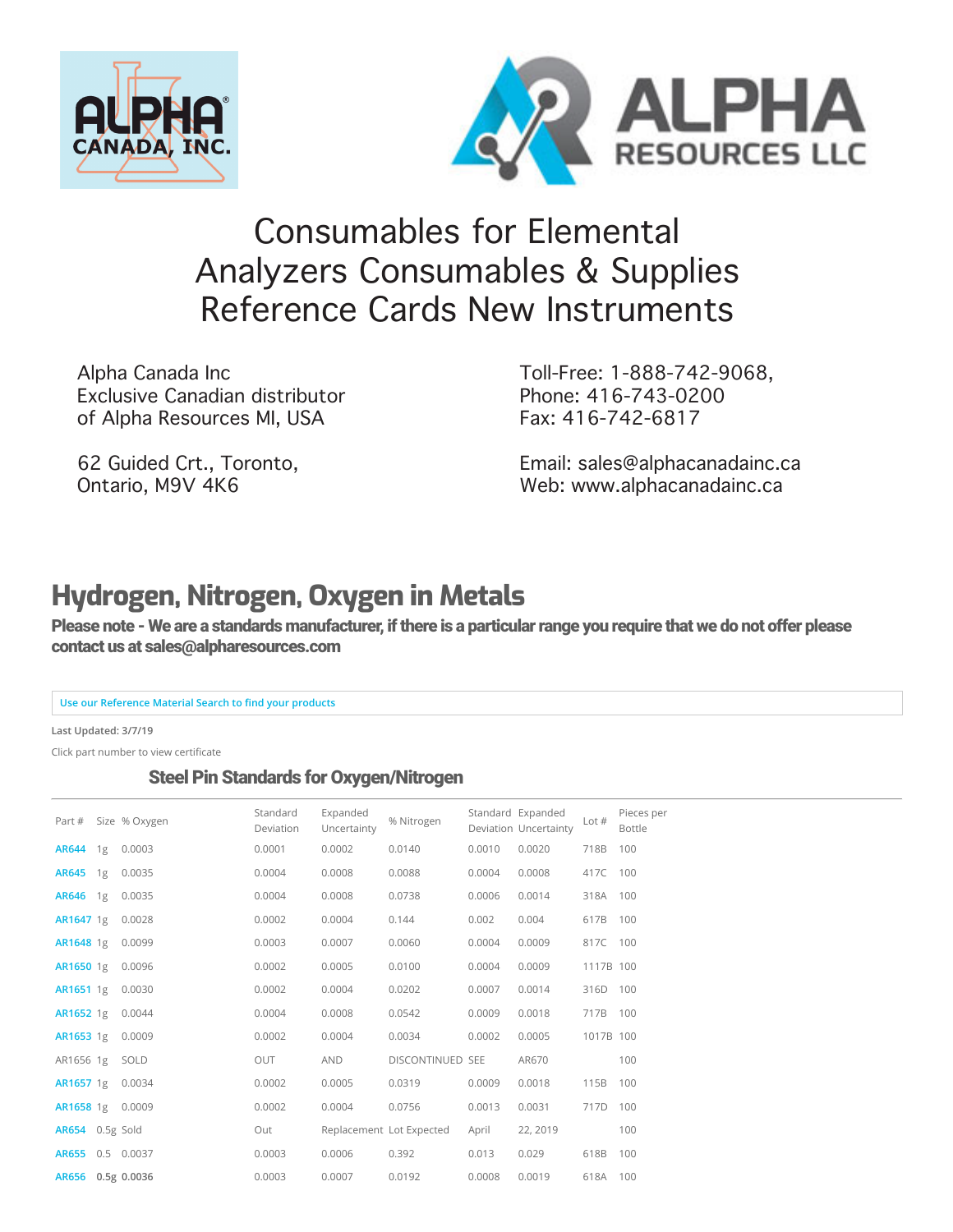| <b>AR657</b> | 0.5g 0.0099                    | 0.0003          | 0.0006               | 0.0102   | 0.0004  | 0.0008  | 916A      | 100 |
|--------------|--------------------------------|-----------------|----------------------|----------|---------|---------|-----------|-----|
|              | AR658 0.5g 0.0013              | 0.0002          | 0.0005               | 0.0771   | 0.0007  | 0.0015  | 717C      | 100 |
| <b>AR659</b> | 0.5g Sold Out                  | Replacement Lot |                      | Expected | June 3  | 2019    |           | 100 |
| <b>AR660</b> | 0.5g Sold Out                  | Replacement Lot |                      | Expected | April 1 | 2019    |           | 100 |
| <b>AR661</b> | $0.5g$ 0.0008                  | 0.0001          | 0.0002               | 0.0091   | 0.0008  | 0.0016  | 517C      | 100 |
| AR662        | 0.5g 0.0032                    | 0.0003          | 0.0006               | 0.0754   | 0.0012  | 0.0024  | 517B      | 100 |
| <b>AR663</b> | 0.5g 0.0031                    | 0.0003          | 0.0006               | 0.144    | 0.003   | 0.007   | 1015D 100 |     |
| <b>AR667</b> | 0.5g 0.0034                    | 0.0004          | 0.0008               | 0.0323   | 0.0008  | 0.0016  | 315B      | 100 |
| <b>AR668</b> | 0.5g 0.0010                    | 0.0001          | 0.0002               | 0.0023   | 0.0003  | 0.0007  | 1014B 100 |     |
| AR669        | 0.5g Sold Out - No Replacement |                 |                      |          |         |         |           |     |
| <b>AR670</b> | $0.5g$ $0.0241$                | 0.0010          | 0.0020               | 0.0124   | 0.0005  | 0.0010  | 216A      | 100 |
| <b>AR675</b> | 0.5g Sold                      | Out             | Replacement Expected |          | May     | 3, 2019 |           | 100 |
| AR676        | 0.0234<br>0.5                  | 0.0022          | 0.0044               | 0.1180   | 0.0070  | 0.0140  | 514B      | 100 |

#### Chip Standards for Carbon / Sulfur / Nitrogen

| Part # % Carbon                                             | Standard<br>Deviation | Expanded<br>Deviation | % Sulfur |          | Standard Expanded<br>Deviation Deviation | % Nitrogen |        | Standard Expanded<br>Deviation Deviation | Lot $#$        | Weight           |
|-------------------------------------------------------------|-----------------------|-----------------------|----------|----------|------------------------------------------|------------|--------|------------------------------------------|----------------|------------------|
| AR946 0.0050                                                | 0.0004                | 0.0008                | 0.0077   | 0.0004   | 0.0008                                   | 0.0044     | 0.0002 | 0.0005                                   | 516E           | 150g             |
| AR947 0.389                                                 | 0.008                 | 0.016                 | 0.117    | 0.002    | 0.004                                    | 0.0090     | 0.0004 | 0.0008                                   | 1114B          | 150g             |
| AR948 0.498                                                 | 0.005                 | 0.010                 | 0.0780   | 0.0011   | 0.0025                                   | 0.0090     | 0.0003 | 0.0008                                   | 817D           | 150 <sub>g</sub> |
| AR949 0.0137                                                | 0.0008                | 0.0016                | 0.027    | 0.002    | 0.004                                    | 860 PPM    | 12     | 24                                       | 82206          | 150g             |
| AR950 0.053                                                 | 0.002                 | 0.004                 | 0.0107   | 0.0005   | 0.0010                                   | 0.0032     | 0.0004 | 0.0008                                   | 317E           | 150g             |
| AR951 0.161                                                 | 0.002                 | 0.005                 | 0.0221   | 0.0013   | 0.0031                                   | 0.0073     | 0.0005 | 0.0012                                   | 918C           | 150g             |
| AR952 0.482                                                 | 0.003                 | 0.006                 | 0.020    | 0.001    | 0.002                                    | 0.0114     | 0.0005 | 0.0010                                   | 914A           | 150g             |
| AR953 Sold                                                  | Out                   | Replacement Lot       |          | Expected | March 22, 2019                           |            |        |                                          |                | 150g             |
| AR954 0.401                                                 | 0.006                 | 0.012                 | 0.0209   | 0.0007   | 0.0014                                   | 0.0067     | 0.0005 | 0.001                                    | 813A           | 150 <sub>g</sub> |
| AR955 0.204                                                 | 0.002                 | 0.004                 | 0.0284   | 0.0007   | 0.0014                                   | 91 PPM     | 2      | 4                                        | 734509306 150g |                  |
| AR956 0.462                                                 | 0.004                 | 0.008                 | 0.270    | 0.004    | 0.008                                    | 0.011      | 0.001  | 0.002                                    | 215C           | 150g             |
| AR957 0.186                                                 | 0.002                 | 0.004                 | 0.096    | 0.003    | 0.006                                    | 0.0091     | 0.0003 | 0.0006                                   | 914E           | 150g             |
| AR958 0.015                                                 | 0.001                 | 0.002                 | 0.023    | 0.002    | 0.004                                    | 0.068      | 0.002  | 0.004                                    | 212A           | 150g             |
| AR959 Sold Out and Discontinued. Use AR949 or AR961         |                       | as Alternative        |          |          |                                          |            |        |                                          |                |                  |
| AR960 0.121                                                 | 0.003                 | 0.006                 | 0.0221   | 0.0009   | 0.0018                                   | 0.036      | 0.001  | 0.002                                    | 814B           | 150g             |
| AR961 0.022                                                 | 0.002                 | 0.005                 | 0.0093   | 0.0003   | 0.0007                                   | 0.041      | 0.002  | 0.004                                    | 112C           | 150g             |
| <b>Zirconium Pin Standards for Hydrogen/Nitrogen/Oxygen</b> |                       |                       |          |          |                                          |            |        |                                          |                |                  |

|  |  |                                                             |  |  |        | % Standard Expanded % Standard Expanded % Standard Expanded % Standard Expanded Caspanded Lot # Part # Size Oxygen Deviation Uncertainty Nitrogen Deviation Uncertainty Nitrogen Deviation Uncertainty |                      | Pieces<br>per<br>Bottle |
|--|--|-------------------------------------------------------------|--|--|--------|--------------------------------------------------------------------------------------------------------------------------------------------------------------------------------------------------------|----------------------|-------------------------|
|  |  |                                                             |  |  |        | AR630 0.1g 0.149  0.006  0.012  0.0020  0.0005  0.0005  0.0010  0.0002  0.0004  815B                                                                                                                   |                      | 100                     |
|  |  | AR640 0.1g 0.1405 0.0042 0.0084 0.0050 0.0006 0.0012 0.0014 |  |  | 0.0002 |                                                                                                                                                                                                        | 0.0004 M20335506 100 |                         |

#### Steel Pin Standards for Hydrogen

| Part #       | Size | % Hydrogen | Standard<br>Deviation | Expanded<br>Uncertainty | Lot $#$  | Pieces per<br>Bottle |
|--------------|------|------------|-----------------------|-------------------------|----------|----------------------|
| <b>AR546</b> | 1g   | 0.000095   | 0.000013              | 0.000029                | 917C     | 100                  |
| <b>AR555</b> | 1g   | Sold Out   | Replacement           | <b>Expected April</b>   | 15, 2019 | 100                  |
| <b>AR556</b> | 1g   | 0.00045    | 0.00005               | 0.0001                  | 517A     | 100                  |
| <b>AR558</b> | 1g   | 0.00074    | 0.00006               | 0.000012                | 716B     | 100                  |

### Titanium Pin Standards for Hydrogen/Oxygen/Nitrogen

| Part # Size % |  | Standard Expanded %                                                                        |  | Standard Expanded % | Standard Expanded Lot # Pieces |  |     |
|---------------|--|--------------------------------------------------------------------------------------------|--|---------------------|--------------------------------|--|-----|
|               |  | Oxygen Deviation Uncertainty Mitrogen Deviation Uncertainty Hydrogen Deviation Uncertainty |  |                     |                                |  | per |